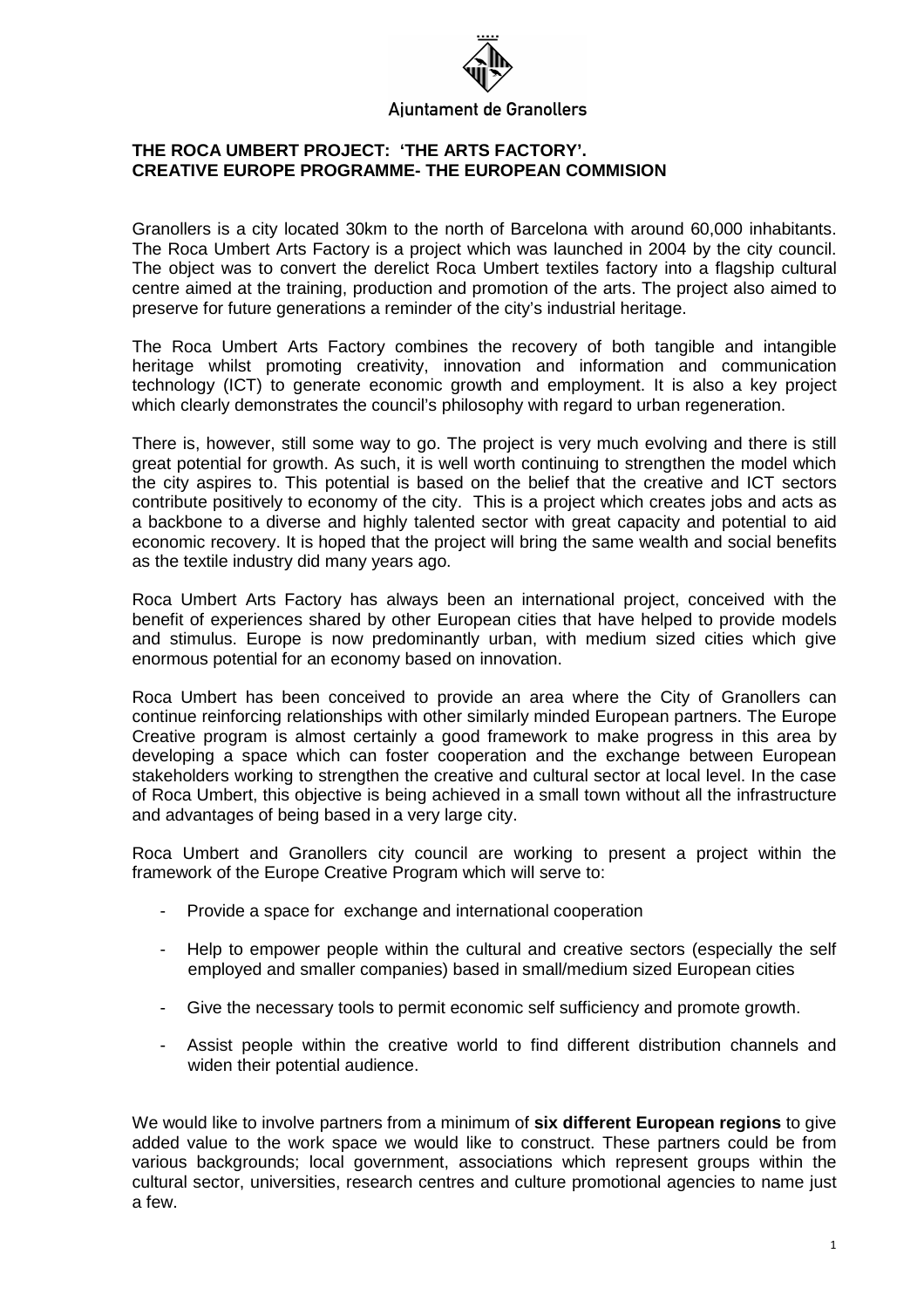

It is planned to work in 3 main areas:

- 1. **'The Creative Industries Market'** Since the time of the Roman Empire Granollers has been a place of transit, commerce and exchange. These attributes are well known even well beyond the immediate locality. With this in mind, 15 years ago the emblematic 'Market audiovisual of Catalonia' (MAC) was launched. It is held annually at the Roca Umbert Arts Factory. The MAC is a permanently open space as well as a meeting point for different operators, both public and private, within the local creative industry. It offers a wide range of tools to help reinforce their capabilities. Using the experience and lessons learnt from the MAC, **t**he proposal is to put into action, shared with other European places and projects, an international initiative aimed at the creative economic sector. This will act as a centre to:
	- Give advice and training to develop new business models, particularly for SMEs (small/medium sized companies).
	- Provide training to strengthen management skills.
	- Introduce and consolidate new communication and information technologies in the arts sector.
	- Provide a meeting point for creative personnel and organisations from around Europe.
	- Help to 'internationalise' businesses.
	- Develop new professions and activities connected with the creative industries.

Strengthening the capabilities of the sector should be seen as a commitment to open and exploit new employment niches, especially for young people. This, of course, will lead to the development of new areas in the economy.

This encompassing approach, focused on products & services, professionals and markets, will be supported by the FOMECC methodology, (http://www.fomecc.org/en) a tool kit to<br>promote cultural and creative industries developed by Interarts promote cultural and creative industries developed by Interarts (http://www.interarts.net/en), a private cultural cooperation agency based in Barcelona, and tested successfully in countries like Colombia, Honduras, Niger, Peru or Senegal since 2005.

#### 2. Roca Umbert a **sustainable space for the creative industries**, a new **centrality** within **Granollers**

As a consequence of the internet and doing business on the net, local activity has become global. This in turn has created new centres in the city which act as information nodes. Roca Umbert has become one of these.

The new centrality of Roca Umbert is the key to redefining a city which is more sustainable. A city which is open to pedestrians and cyclists. A city which is committed to the fight against climate change and a reduction in  $CO<sub>2</sub>$  emissions.

Some practices have allowed the project to be conscious and respectful with regard to its impact on the environment. For example:

- Recovery of our industrial heritage as a resource by converting it into a useable space.

- Promotion of public art projects in open urban areas: parks, squares, empty places…

- The promotion of internet based businesses.- By grouping companies together to share the costs of services.